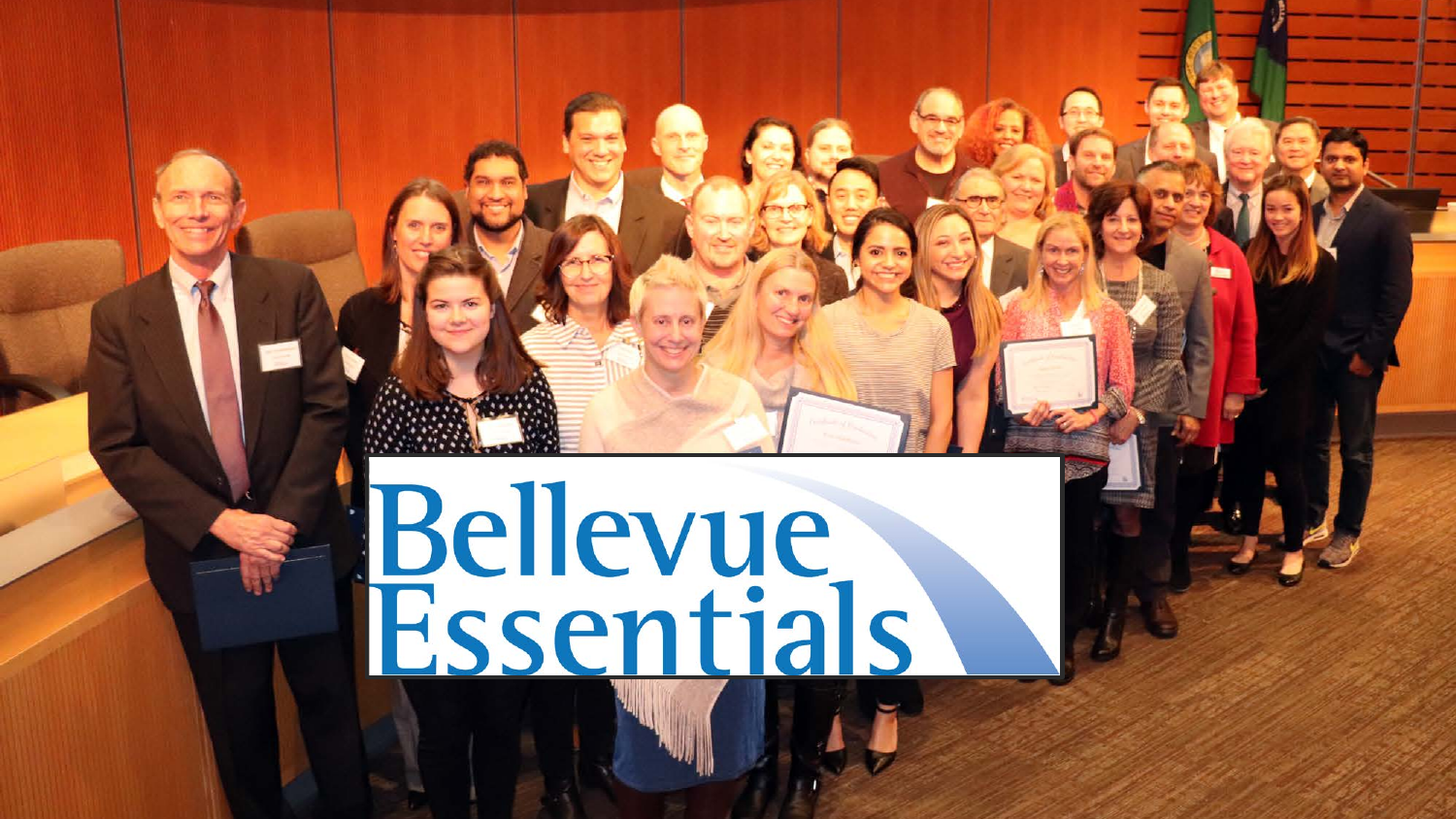

#### WHAT IS BELLEVUE ESSENTIALS?

A 9 week civic engagement class that provides a **behind the scenes** look at how city government works everyday.

A hands-on, interactive experience with presentations, tours and activities designed to keep you actively engaged.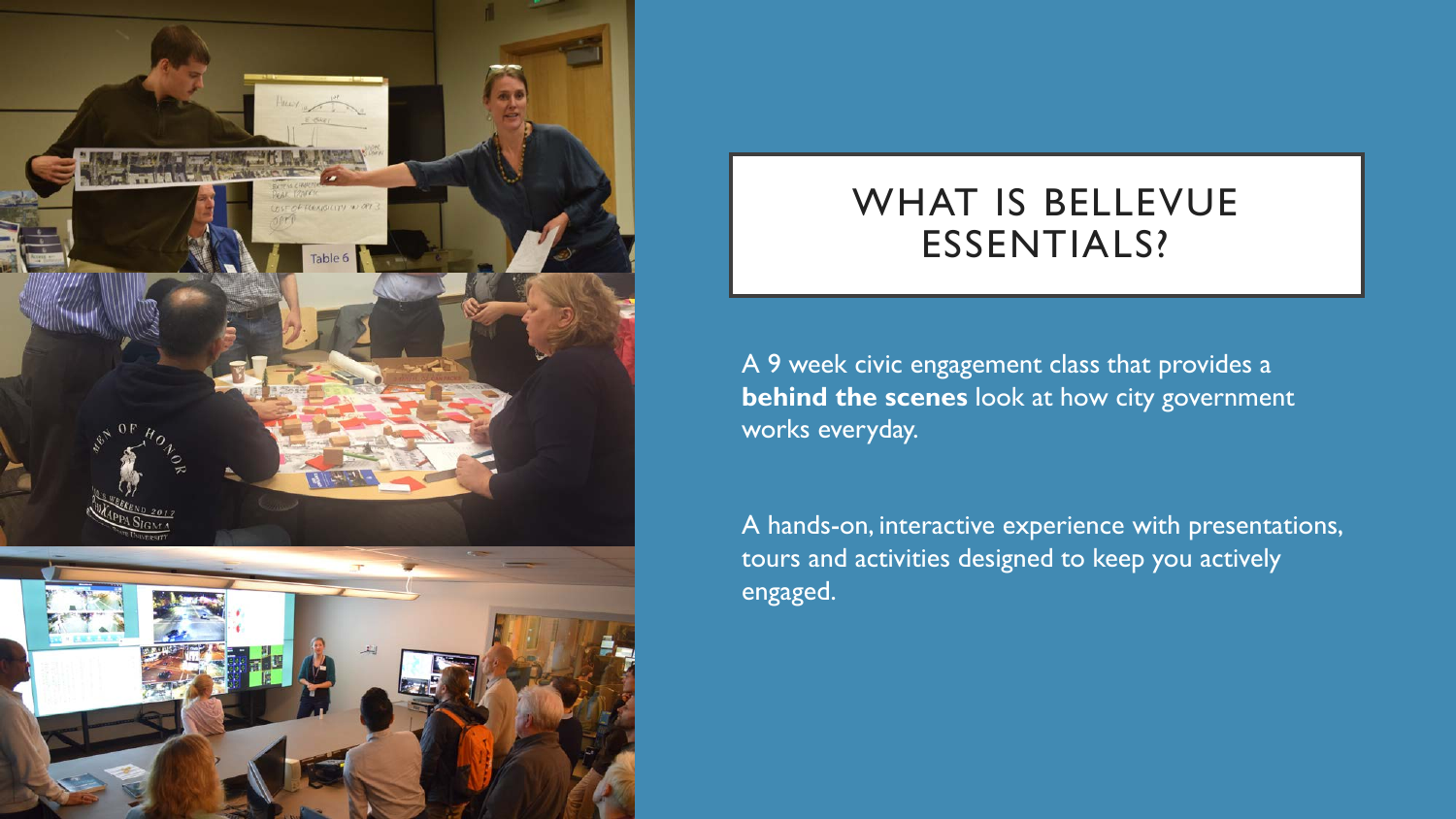

### WHAT WILL CLASS MEMBERS GAIN FROM BELLEVUE ESSENTIALS?

#### They will graduate with:

- Knowledge of nuts and bolts of government process
- Understanding of how policy decisions are made
- Confidence to interact with City staff, elected officials and community leaders
- Skills to advocate for change
- Connections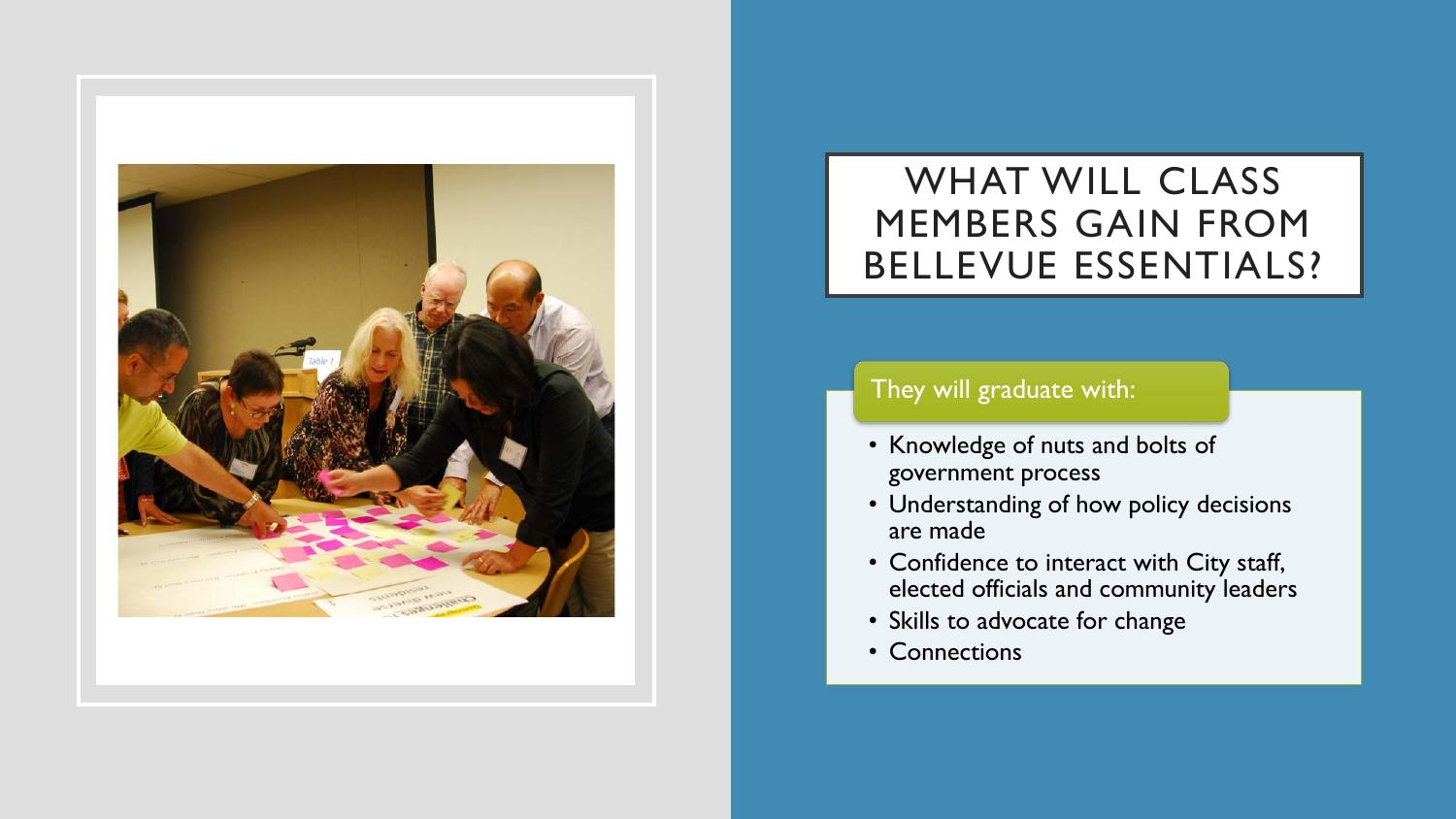#### PROGRAM OVERVIEW

9 class sessions, 5:30-9:00 p.m.

Wednesdays, Sept. 25-Nov. 13

One Saturday morning (Oct. 5)

Graduation on Wednesday, Nov. 20

Includes time to network with peers, dinner, and all necessary materials

Sessions are led by key staff members from each City department

Each week will be different!

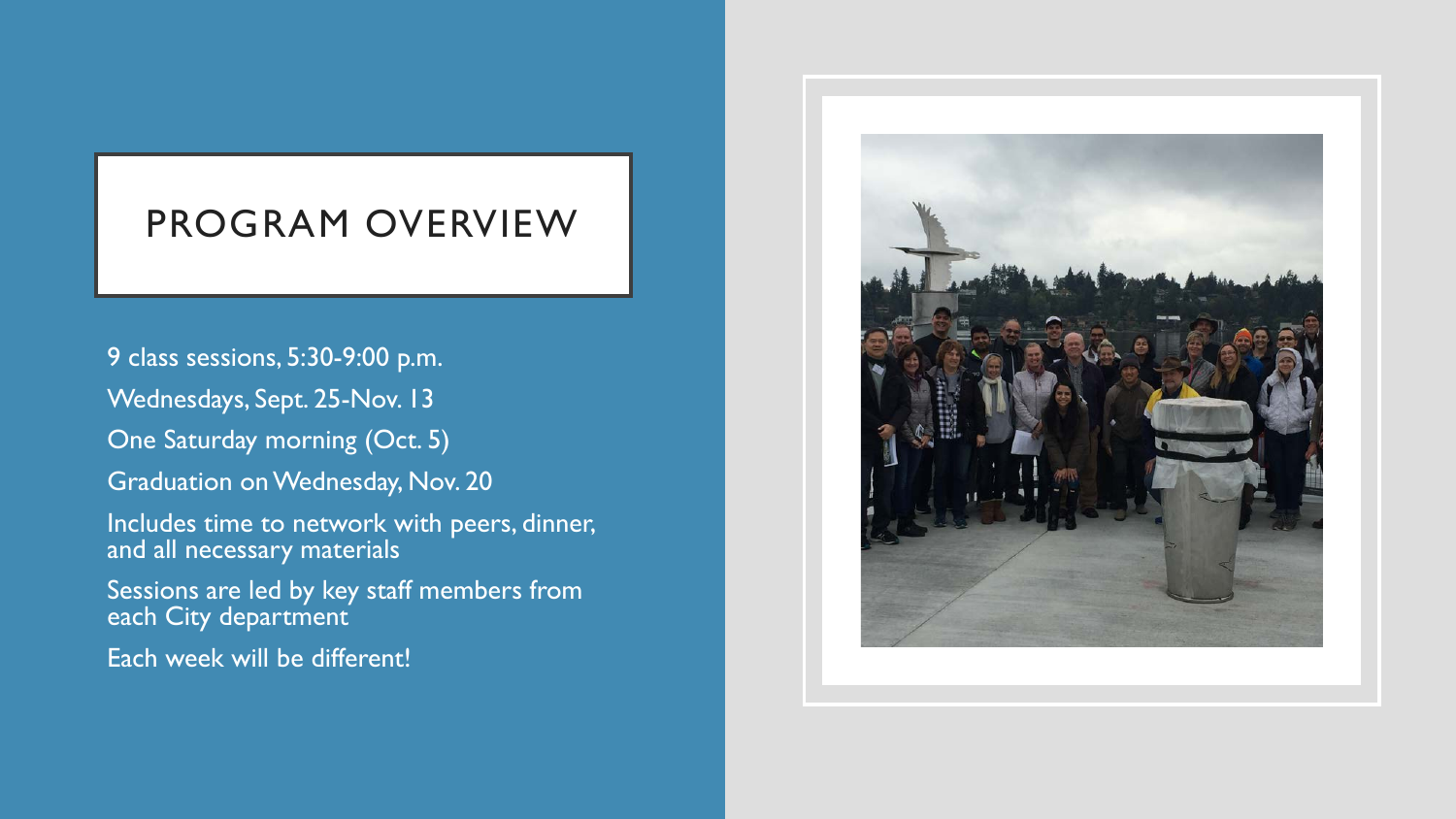Individuals with passion and commitment to civic engagement and a desire to be active in the city and community.

Emerging leaders who want to give back

WHO SHOULD

APPLY FOR

BELLEVUE

ESSENTIALS?

Individuals who live or work in Bellevue (residents receive priority)

**The mission of Bellevue Essentials is to see our graduates have an impact in the community.**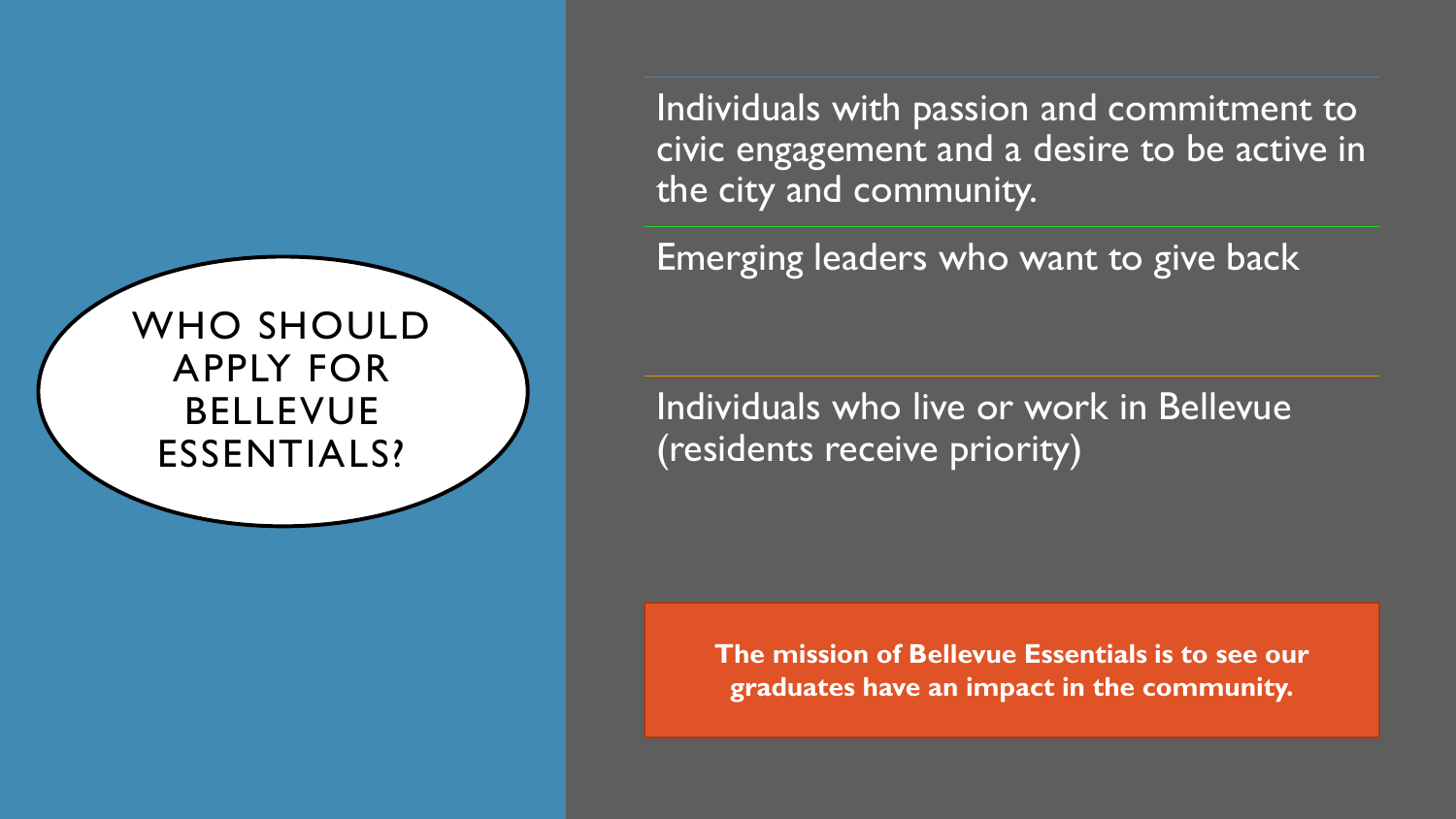| $B$ elle $_{\rm V}$<br>ramp to Civic Leadership<br>Name<br>Home Address           | 2019 BELLEVUE ES' |
|-----------------------------------------------------------------------------------|-------------------|
| City_<br>Phone_                                                                   |                   |
|                                                                                   | State             |
| Are you a Bellevue resident? O Yes O No Do you work in Bellevue? DY<br>(optional) |                   |
| Gender                                                                            |                   |
|                                                                                   |                   |
| Tuition is \$125 and includes dinner and all materials. Financial assistan        |                   |
|                                                                                   |                   |



Submit the one-page application and two essay questions in writing or by audio recording.

Applications are due Aug. 2

A fee waiver can be requested by checking the box on the application and has no bearing on acceptance.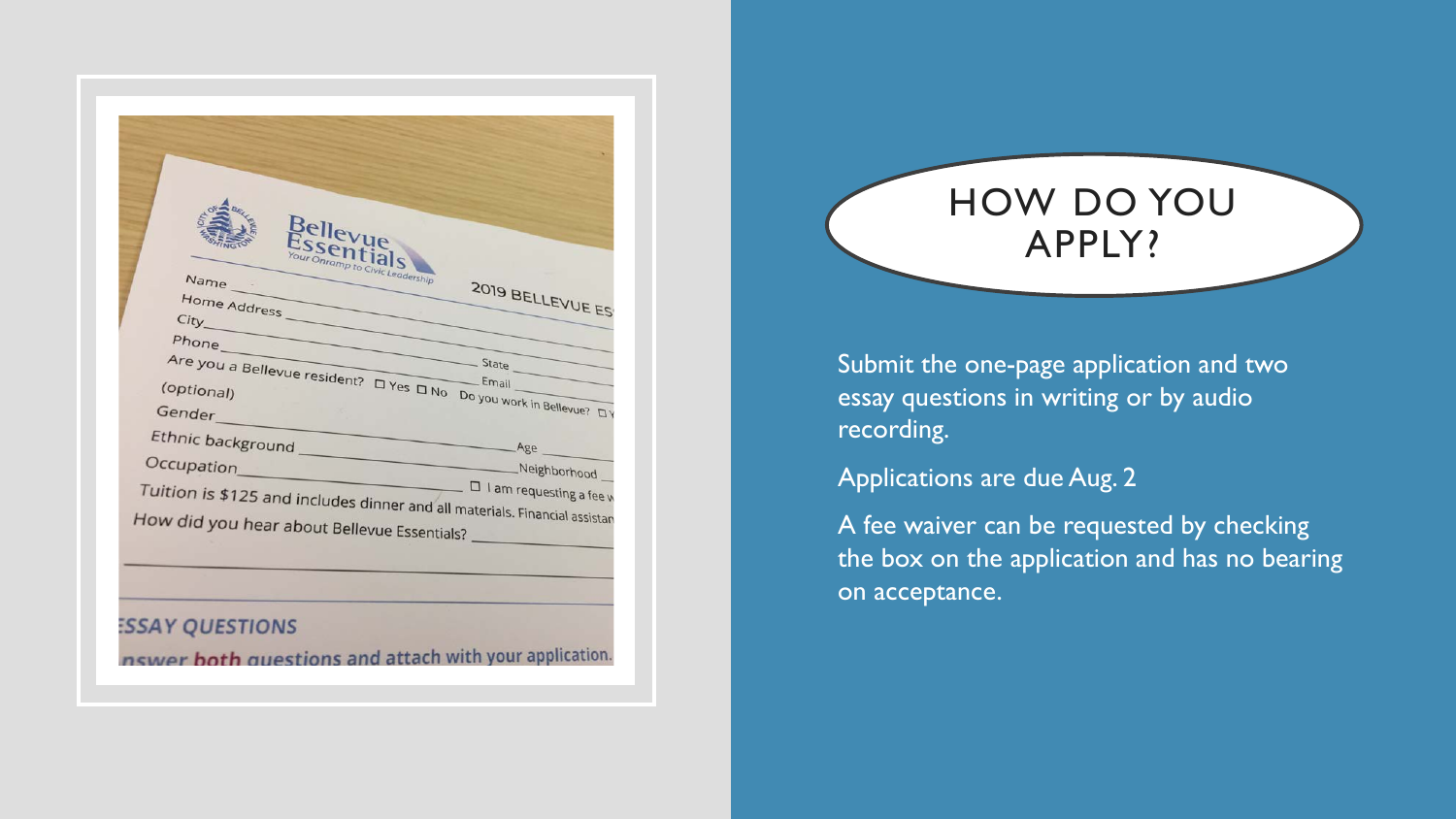#### HOW IS THE CLASS SELECTED?

35 class members selected

Bellevue Essentials cohort is selected by a committee of city staff and Bellevue Essentials alumni

The committee strives to create a class that is geographically and demographically representative of the community